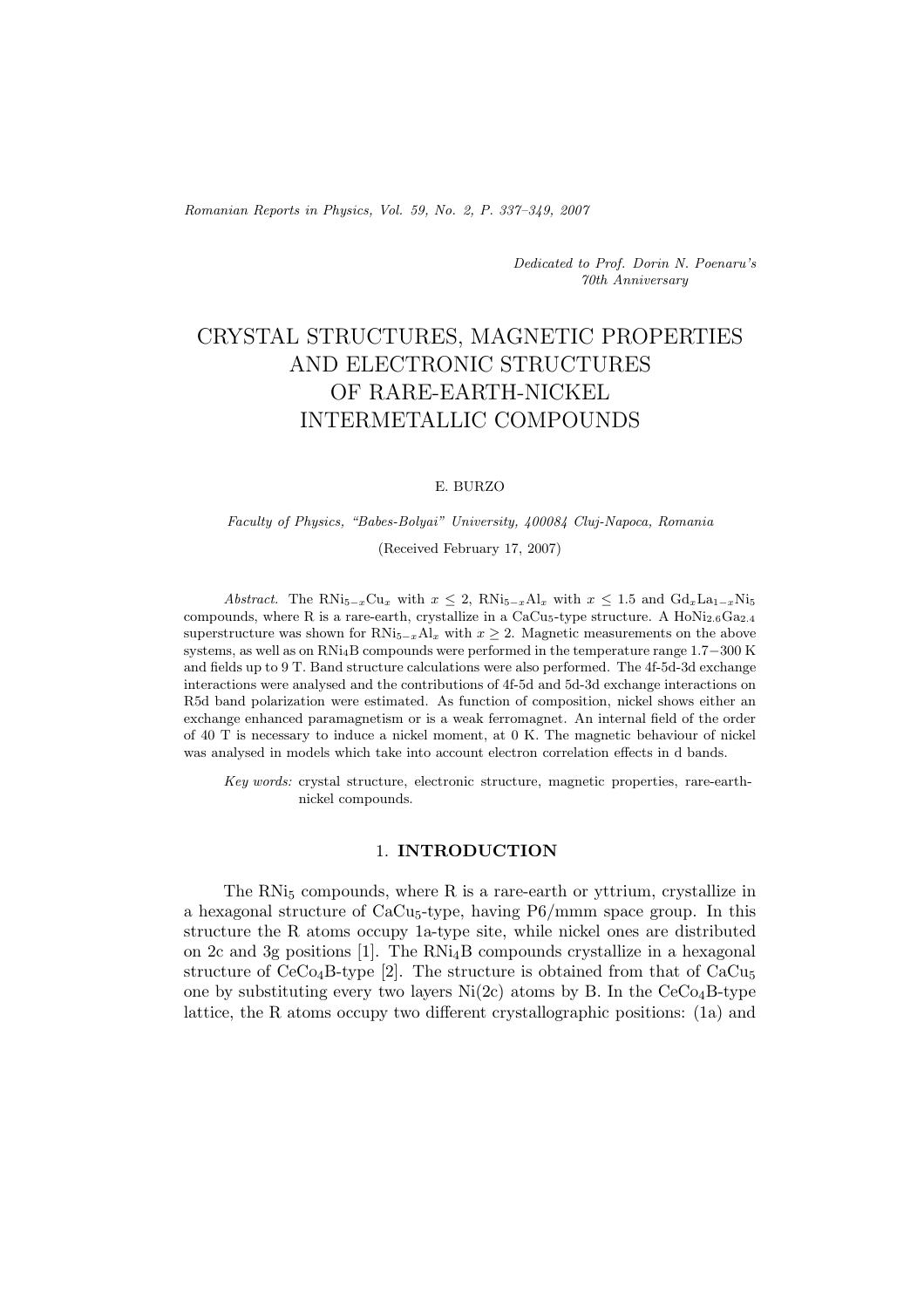$(1b)$ , the Ni atoms are located on  $(2c)$  and  $(6i)$  sites and the boron atoms occupy the (2d) positions.

The analysis of the magnetic properties of  $RNi<sub>5</sub>$  and  $RNi<sub>4</sub>B$  compounds evidenced interesting properties. The Curie temperatures, T*c*, are very low, the maximum values being reported for  $GdNi<sub>5</sub>$  and  $GdNi<sub>4</sub>B$ . Generally, was suggested that nickel, at low temperatures, is not magnetic. Latter on, analyzing the magnetic properties of  $(\text{Gd}_xA_{1-x})$ Ni<sub>5</sub> with A=Y or La [3, 4], has been shown that in GdNi<sub>5</sub>, at 1.7 K, the nickel moment is  $M_{Ni} \approx 0.17 \mu_B/\text{atom}$ , antiparallel oriented to gadolinium one. The nickel saturation moments are nil in LaNi<sub>5</sub> and YNi<sub>5</sub> compounds.

The RNi<sub>5−*x*</sub>Cu<sub>*x*</sub> with R=La [5] and Nd [6], for  $x \leq 2$  crystallize in a CaCu<sub>5</sub> type structure. In case of  $RN_{5-x}Al_x$  with R=Nd, Gd [7], R=Dy [8, 9] and R=La [10] systems, for  $x \geq 2$ , the structure changes from CaCu<sub>5</sub>type to  $Hol$ <sup>1</sup><sub>2.6</sub>Ga<sub>2.4</sub>-type, having also  $P6/mmm$  space group. The  $RNi<sub>4</sub>B$ compounds were reported to be ferromagnetically ordered [11, 12, 13, 14], the nickel moment being nil. Recently [15] we showed that nickel, in the above compounds, shows a spin fluctuation type behaviour [15].

In this paper we analyse comparatively, the crystal structures and magnetic properties of RNi<sub>5−*x*</sub>M<sub>*x*</sub> systems with M=Cu and Al,  $Gd_xLa_{1-x}Ni_5$  as well as RNi4B systems. In addition, band structure calculations were performed. The magnetic behaviour of nickel in the above systems will be particularly analysed.

#### 2. **EXPERIMENTAL**

The samples were prepared in induction or arc furnaces, in purified argon atmosphere. The samples were thermally treated in vacuum at temperatures between 900 and  $1000\degree$ C during 5 up to 6 days. The X-ray analyses show the presence of only one phase. The composition dependences of the lattice parameters for  $DyNi_{5-x}Al_x$  and  $NdNi_{5-x}Cu_x$  systems are plotted in Fig. 1. The presence of CaCu<sub>5</sub>-type structure was shown in RNi<sub>5−*x*</sub>Cu<sub>*x*</sub> compounds with  $x \leq 2$  and in RNi<sub>5−*x*</sub>Al<sub>*x*</sub> ones in composition range  $x \leq 1.5$ . In aluminium doped compounds, a  $HoNi<sub>2.6</sub>Ga<sub>2.4</sub>$ -type structure was shown for  $2 \leq x \leq 3$ . This structure is also hexagonal having P6/mmm space group. The unit cell parameters of the two types of structures are related by  $a_{HoNi2.6Ga2.4} = \sqrt{3}a_{CaCu5}$  and  $a_{HoNi2.6Ga2.4} = c_{CaCu5}$  [7]. In CaCu<sub>5</sub>-type structure, the aluminium substitution takes place at the 3g site, situated in the  $z = 1/2$  plane, which does not contains R atoms. These sites allow greater Ni-Al distances. The total filling of the 3g site by Al is not possible since  $Ni(2c)-Ni(3g)$ ,  $Al(3g)-Al(3g)$  or  $Ni(3g)-Al(3g)$  distances are smaller than the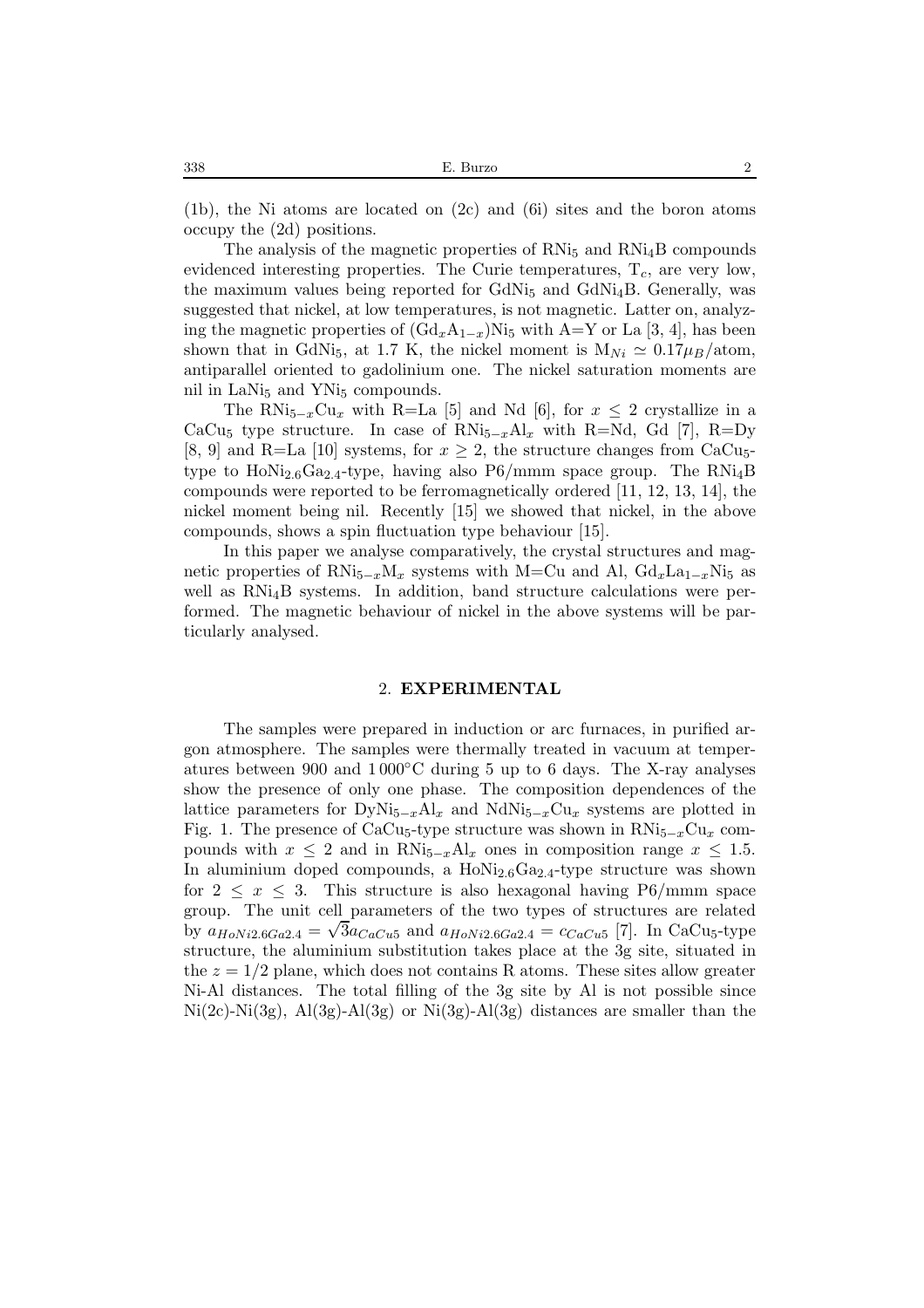

Fig. 1 – Composition dependences of the lattice parameters for NdNi<sup>5</sup>*−<sup>x</sup>*Cu*<sup>x</sup>* and DyNi<sup>5</sup>*−<sup>x</sup>*Al*<sup>x</sup>* compounds.

sum of metallic radii  $(r_{Ni}+r_{Al})$  or  $(r_{Al}+r_{Al})$ . The occurrence of HoNi<sub>2.6</sub>Ga<sub>2.4</sub> superstructure induces an increase of the distances  $Al(3g)$ -Ni(6k) and  $Al(3f)$ -Al(6k), making the possibility to locate aluminium in 3f and 6k sites. In this structure nickel occupies completely 6l sites and aluminium 3f sites. The 6k sites are statistically occupied by Ni and Al.

Magnetic measurements were performed in the temperature range 1.7- 300 K and fields up to 9 T. The saturation magnetizations, M*s*, were determined from magnetization isotherms, according to approach to saturation law,  $M - M_s(1 - b/H)$ , by extrapolating the measured values to  $H^{-1} \rightarrow 0$ . By b we denoted the coefficient of magnetic hardness. The paramagnetic contributions of conduction electrons were neglected. The errors introduced by the above assumption was of the order of  $0.1\mu_B/\text{f.u.}$  In the paramagnetic range, the susceptibilities,  $\chi$ , were determined from their field dependencies, according to the relation  $\chi = \chi_0 + dM_0H^{-1}$ , by extrapolating the measured values to  $H^{-1} \rightarrow 0$ . By d is denoted a presumed magnetic ordered impurity content and M*s* is their saturation magnetization. By this method any possible alteration of magnetic susceptibilities, as result of the presence of small quantities of magnetic ordered phase, is avoided. For all compositions, if exist, the estimated content of magnetic ordered phase, at  $T > T_c$ , is smaller than 0.1%.

#### 3. **COMPUTING METHOD**

Band structure calculations for LaNi<sub>5−*x*</sub>M<sub>*x*</sub> with M=Cu,Al, DyNi<sub>5−*x*</sub>Al<sub>*x*</sub>,  $Gd_xLa_{1-x}Ni_5$  and RNi<sub>4</sub>B were carried out by using the ab initio tight binding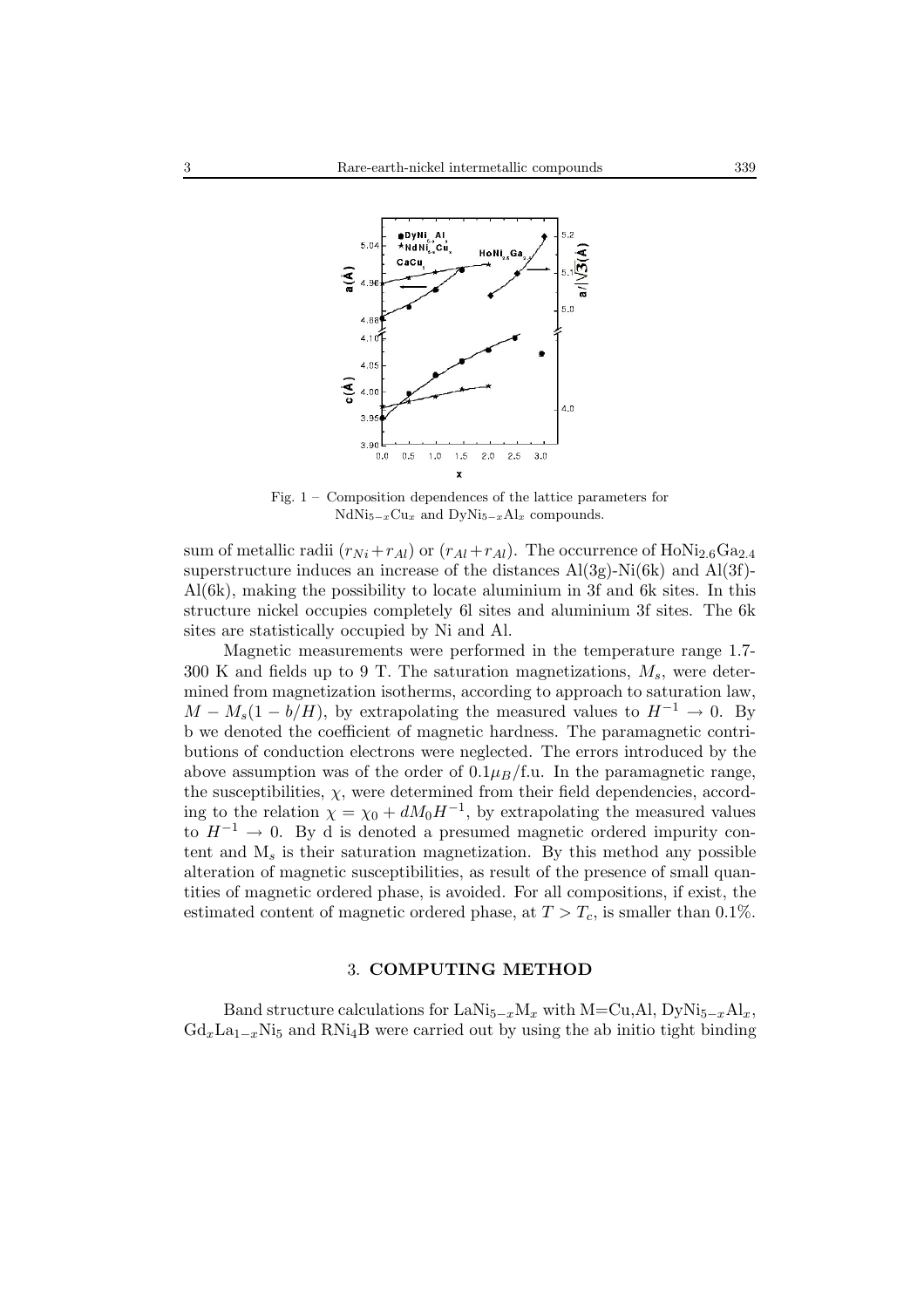linear muffin-tin orbital method in the atomic sphere approximation (TB-LMTO-ASA). The procedure of calculation was described elsewhere [16, 17, 18]. In the framework of the local density approximation (LDA), the total electronic potential is the sum of external, Coulomb and exchange-correlation potentials [19]. The functional form of the exchange-correlation energy used in the present work was the free-electron gas parameterization of von Barth and Hedin [20]. Relativistic corrections are included. For NdNi5−*x*Cu*<sup>x</sup>* and TbNi<sub>5−*x*</sub>Al<sub>*x*</sub> systems, band structure calculations were performed by using TB-LMTO method, within LDA+U approach [17, 18]. The LDA+U scheme is based on the Anderson impurity model in mean field (Hartree-Foch) approximation, that analyses the s and p electrons as noncorrelated, described by an orbital independent potential and d and f electrons are described by an orbital dependent potential [23]. When applied to transition metals and rare-earth compounds, the LDA+U method gives a quantitative improvement compared with LDA, for ground state properties, such as magnetic moments and interchain exchange parameters [23]. We note that this approach describes well the parallel coupling of Nd and Ni moments in  $NdNi<sub>5</sub>$ . In case of RNi<sub>5−*x*</sub>Cu<sub>*x*</sub> system, the Cu atoms for  $x = 1$ , were supposed to occupy the 3g sites while for higher Cu concentrations both 2c and 3g positions. In case of  $RNi_{5-x}Al_x$ , for band structure calculations, the Al was introduced in 3g sites. For HoNi<sub>2.6</sub>Ga<sub>2.4</sub> superstructure one Al was located in 3f sites and one or two aluminium atoms were distributed on 6k sites.

#### 4. **BAND STRUCTURES**

The total density of states as well as the  $Ni(3d)$  projected DOS for TbNi<sub>5</sub>,  $DyNi<sub>5</sub>$ , NdNi<sub>5</sub> and  $DyNi<sub>4</sub>Al$  compounds are plotted in Fig. 2. The determined nickel magnetic moments, at 0 K, are given in Fig. 3 for Ni in 2c and 3g sites in  $CaCu<sub>5</sub>$ -type structure as well as for 4f, 12l, 6g and 12k sites in rhombohedral  $R_2N_{17}$  compounds with heavy rare-earths. The magnetic moments of nickel are antiparallely oriented to those of heavy rare-earths. Values  $M_{Ni}(3g)$ are higher than those determined in  $2c$  sites. The  $2c$  sites in RNi<sub>5</sub> compounds have  $6Ni(3g)$  and  $3Ni(2c)$  atoms as well as 3R ones, while 3g sites have  $4Ni(2c)$ ,  $4Ni(3g)$  and  $4R$  as nearest neighbours. The strength of the exchange interactions between nickel and magnetic R atoms is more strong than between nickel ones, the Ni moments being essentially induced by R atoms. Thus, the exchange splitting of  $Ni3d(3g)$  band is greater than for  $Ni3d(2c)$ one, since of the higher number of R atoms as nearest neighbours. As example, in NdNi<sub>5</sub>, the exchange splitting of Ni3d(3g) band, of  $0.01 \text{ eV}$ , is greater than that in Ni3d(2c) of 0.0066 eV. Similar behaviour can be evidenced in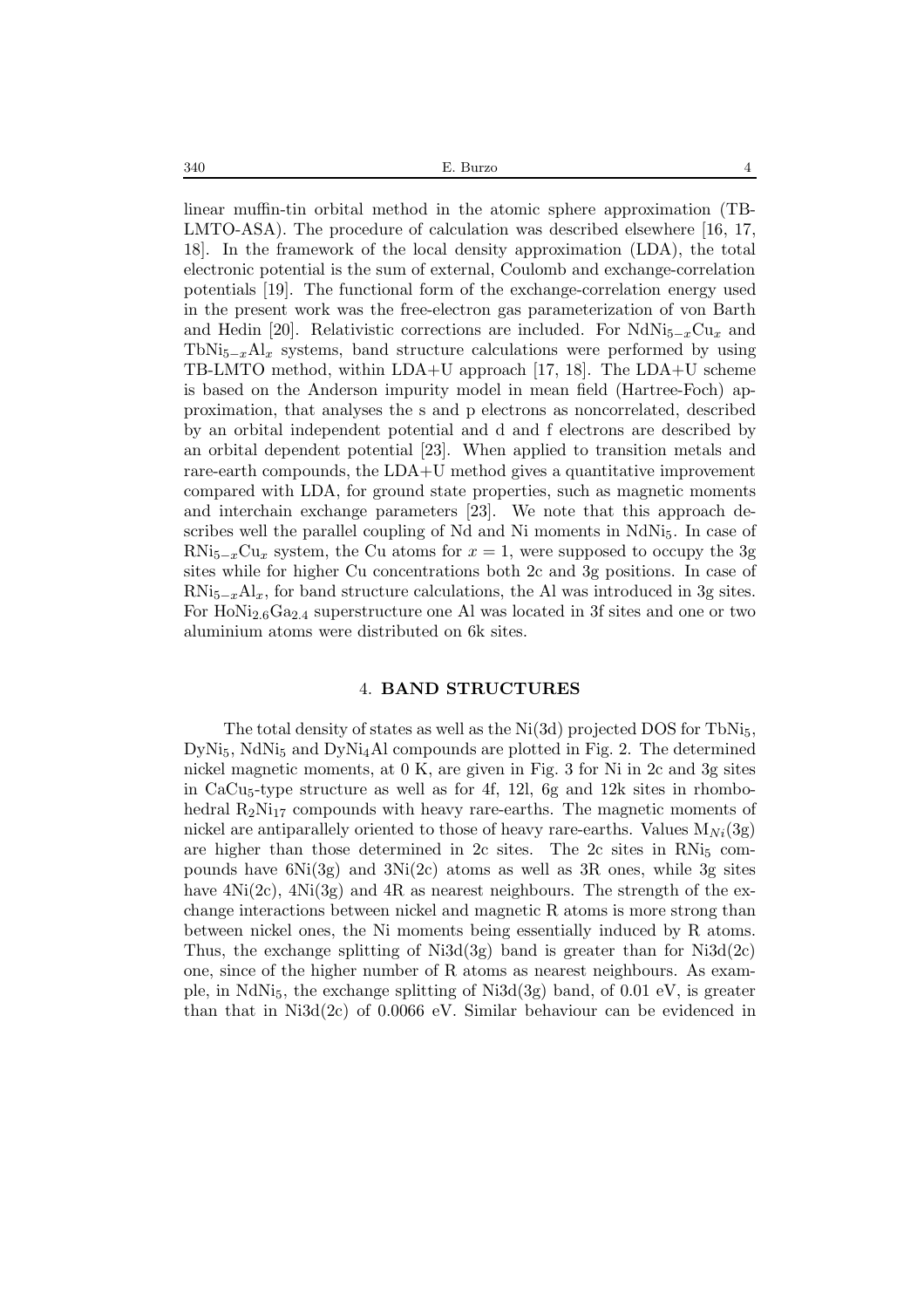

msi.

 $R_2Ni_{17}$  compounds, where nickel magnetic moments are also dependent on their environments, intensity of exchange interactions, respectively.

 $DOS$  (ctarger) **NCI** NI(ZC)<br>Ni(Xy) ENERGY (eV)  $E-E_r^0(\cdot V)$ 

Fig.  $2$  – Projected densities of states for DyNi<sub>5</sub>, DyNi<sub>4</sub>Al, TbNi<sub>5</sub> and NdN<sub>i<sub>5</sub></sub> compounds.



Fig. 3 – The nickel moments as function of De Gennes factor for RNi<sup>5</sup> and  $R_2Ni_{17}$  (rhombohedral) compounds, where R is a heavy rare-earth.

When replacing nickel by aluminium, the nickel moments, at 0 K, decrease rapidly. As example, in DyNi<sub>4</sub>Al, values of  $0.03$  and  $0.04\mu$ <sub>B</sub> were determined at 2c and 3g sites, respectively. In TbNi4Al the nickel magnetic moments at 2c and 3g sites were  $0.02$  and  $0.03\mu$ <sub>*B*</sub>, respectively. Smaller decrease of the nickel moments can be seen in copper doped compounds. Thus

NdNI,

DOS (states/eV cell)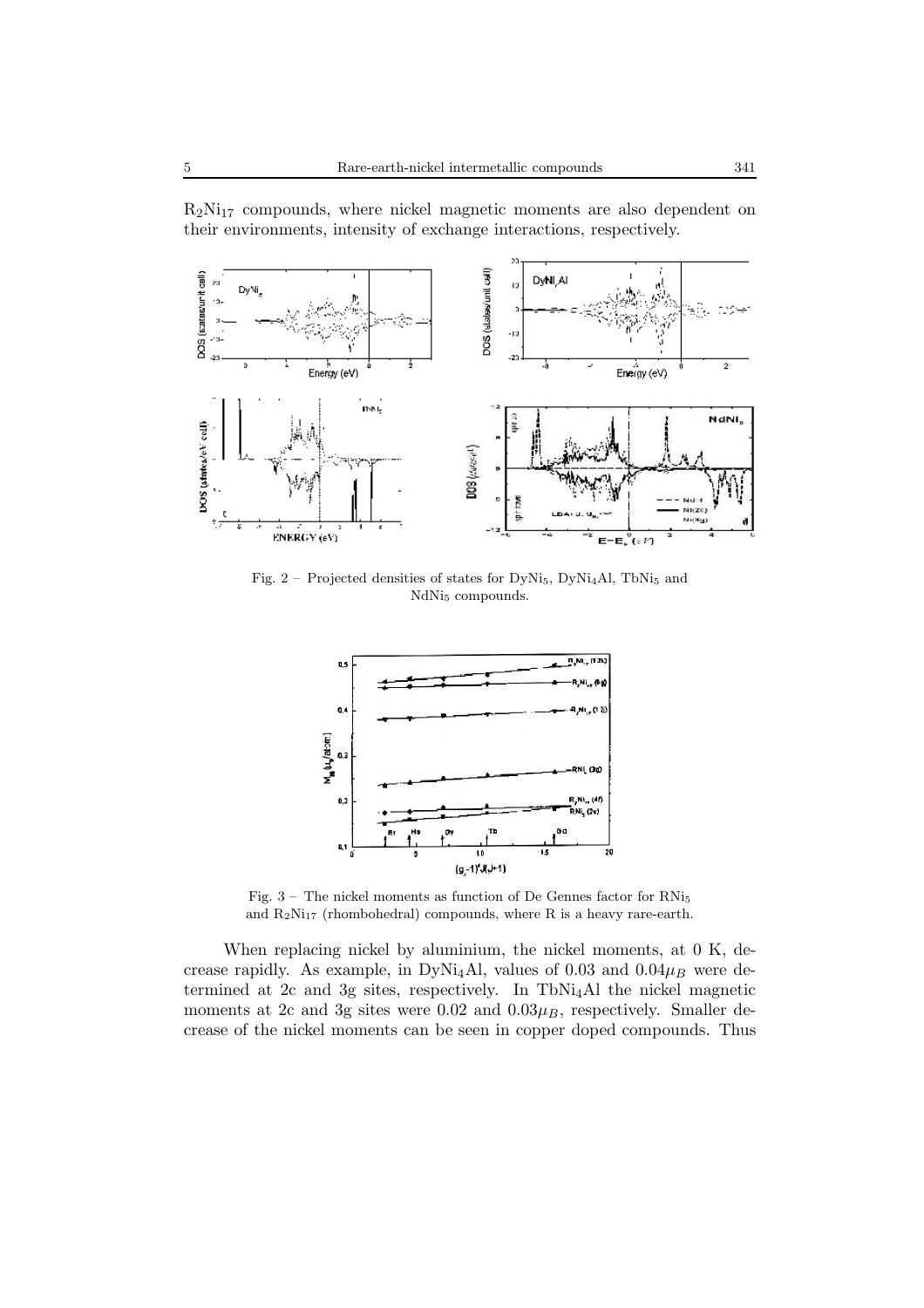in NdNi<sub>4</sub>Cu, values of  $\simeq 0.06\mu$ <sub>B</sub> were determined both at 2c and 3g sites. The above data suggest a strong hybridization of Ni3d and Al3p bands in aluminium substituted compounds. In case of copper doped systems a rather independent Cu d-band is formed at 3.3 eV binding energy, as evidenced by XPS studies [6] and the hybridization effects are smaller. As a result of substitutions, in case of nickel heavy rare-earth compounds, there is a transition from a ferrimagnetic types ordering to a ferromagnetic one as the Al or Cu content increases.

The R5d band polarizations in  $RM_5$  and  $R_2M_{17}$  where M=Ni or Co and R is a heavy rare-earth metal, as function of De Gennes factor  $G =$  $=(g_i-1)^2J(J+1)$  are plotted in Fig. 4. There are linear dependences described by the relation:

$$
M_{5d} = M_{5d}(0) + \alpha G.
$$
 (1)

The slopes  $\alpha$  are  $\alpha = 1.4 \cdot 10^{-2} \mu_B$  for RM<sub>5</sub> compounds (M=Ni,Co) and  $1 \cdot 10^{-2} \mu_B$  for R<sub>2</sub>Ni<sub>17</sub> compounds.



Fig. 4 – The R5d band polarizations in RNi<sub>5</sub> and  $R_2Ni_{17}$  heavy rare-earth compounds.

In Fig. 5 we plotted the total density of states for  $RNi_4B$  with  $R=Gd$ , Dy and in Fig. 6 the dependences of nickel moments as well as of 5d band polarizations on De Gennes factor. Similar behaviour was shown as for RNi<sup>5</sup> and R<sub>2</sub>Ni<sub>17</sub> compounds. A value  $\alpha = 4 \cdot 10^{-3} \mu_B$  was also determined. The magnetic moments of nickel atoms are nearly three times smaller than those determined in  $RN<sub>5</sub>$  compounds. This fact can be correlated with the presence of boron atoms. The exchange interactions are decreased and consequently the exchange splittings of Ni3d bands are diminished.

When increasing the magnetic contributions of transition metals, for a similar rare-earth compound, the R5d band polarization is translated to higher values. The composition dependences of the R5d band polarization, described by the relation (1) suggest the presence of two contributions. The first one,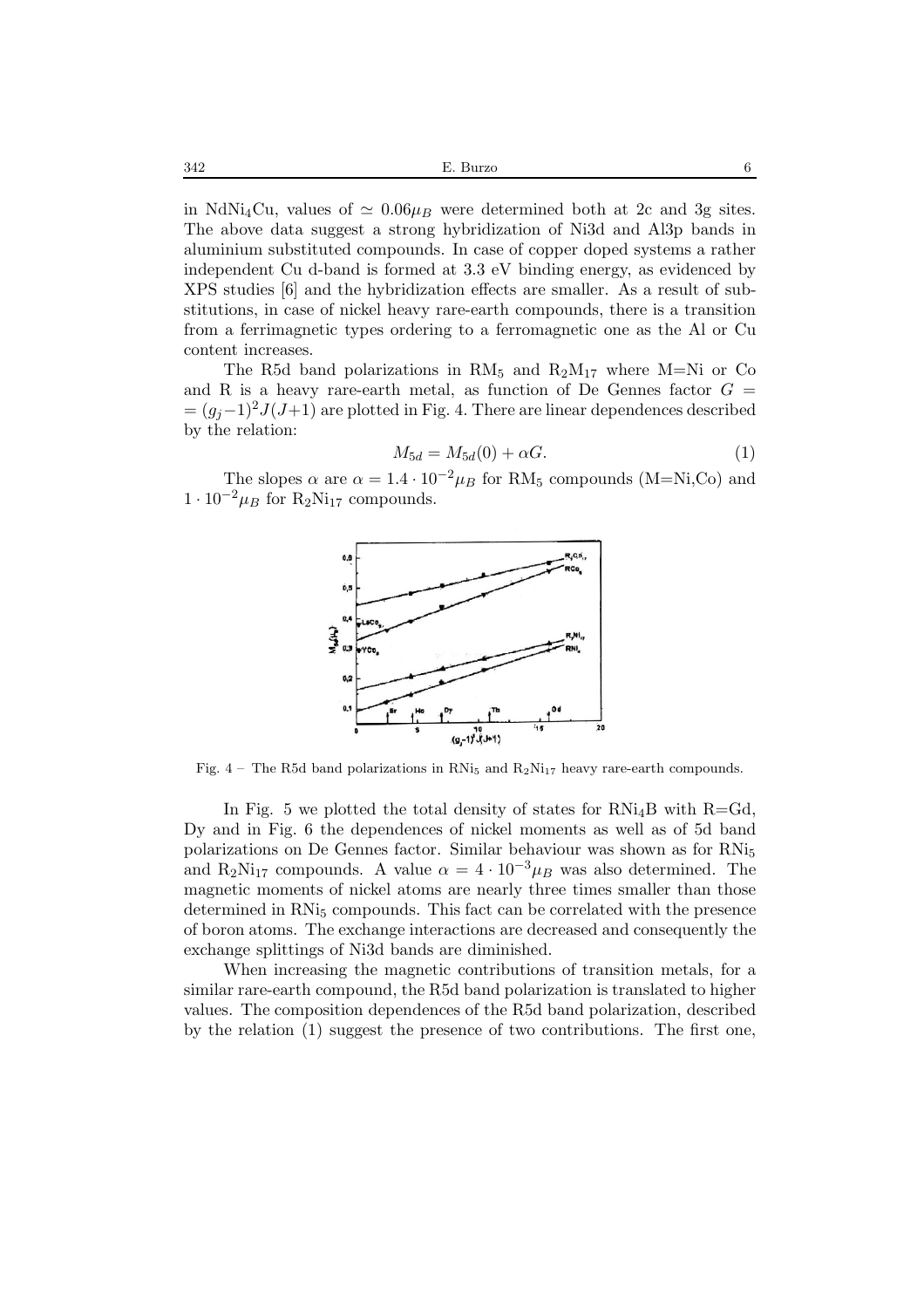

Fig.  $5$  – Total DOS for RNi<sub>4</sub>B compounds with R=Gd, Dy.



Fig. 6 – The dependences of Ni magnetic moments and of R5d band polarizations in RNi4B as function of DeGennes factor.

 $\alpha$ G, is related to local 4f-5d exchange interactions and seems to be essentially determined by the rare-earth moment. The second one,  $M_{5d}(0)$  can be attributed to the induced polarization by short range 5d-3d and 5d-5d exchange interactions. The  $M_{5d}(0)$  may be identified by extrapolation of  $M_{5d}$  vs G variation, to G=0 or by induced polarization in compounds with nonmagnetic R metals. The short range exchange interactions may be described by the hamiltonian:

$$
H = -2\sum_{i} J_{3d_i - 5d} S_{5d} \sum_{n_i} S_{3d_i n_i} - 2J_{5d - 5d} S_{5d} \sum_{j} S_{5d_j}.
$$
 (2)

We denoted by i the number of 3d atoms situated in the first coordination shell to an R atom,  $n_i$  is the number of atoms occupying a given i site and j is the number of R nearest neighbor atoms to a given R site.

By using the molecular field approximation and supposing that the molecular field coefficients, characterizing the exchange interactions are  $N_{5d-3d} \simeq$  $\simeq$  N<sub>5*d*−5*d*</sub>, it result that M<sub>5*d*</sub>(0)  $\propto$   $\sum n_k M_k$  where  $n_k$  is the number of R and M atoms situated in first coordination shell, having M*k* magnetic moments.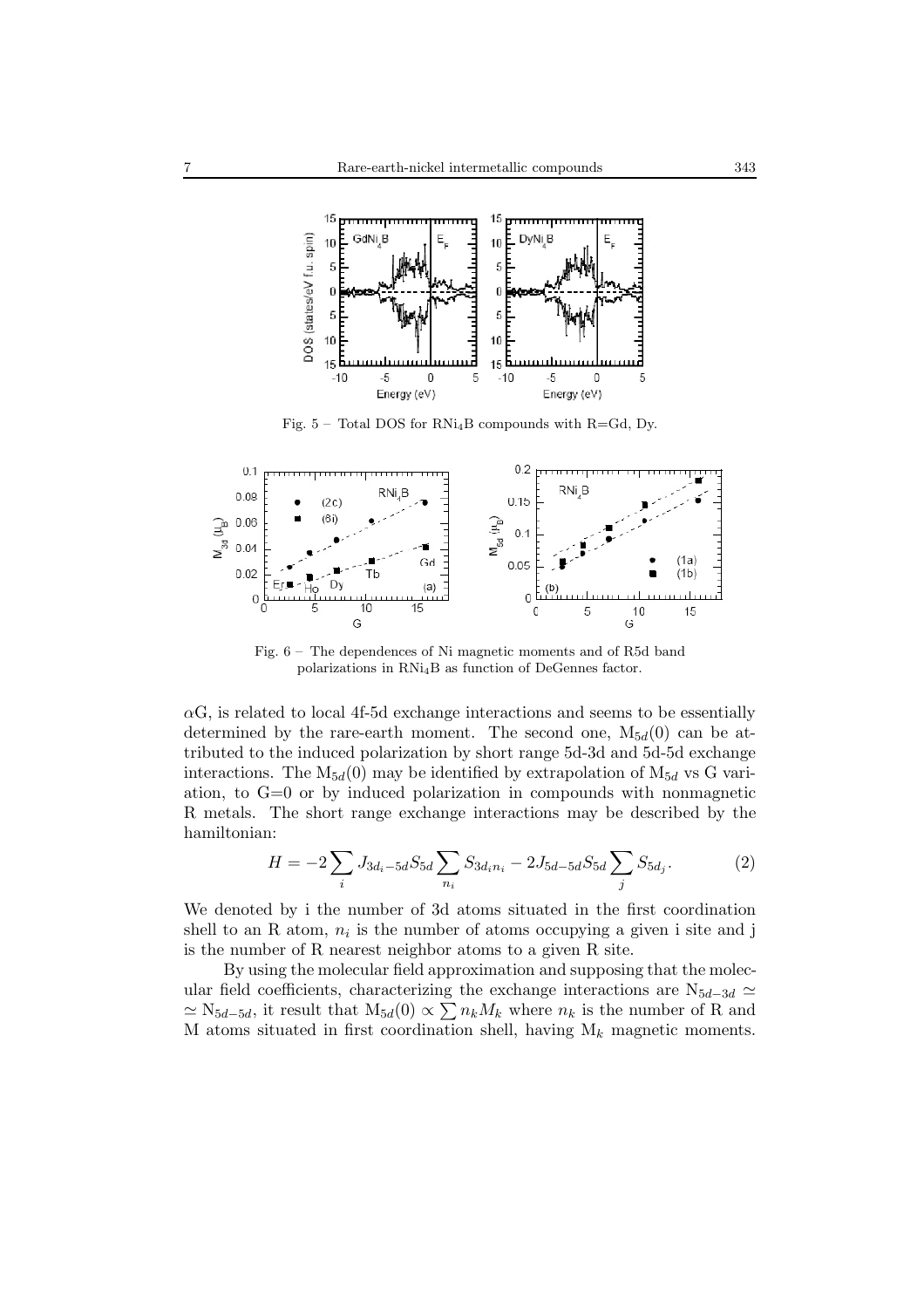As seen in Fig. 7, there is a linear relation described by  $M_{5d}(0) = \gamma \sum n_k M_k$ where  $\gamma = 0.04$ .



Fig.  $7$  – The  $M_{5d}(0)$  contributions to R5d band polarization due to short range exchange interactions as a function  $\sum n_k M_k$ .

### 5. **MAGNETIC DATA**

The thermal variations of spontaneous magnetizations for  $(\text{Gd}_x \text{La}_{1-x})$ Ni<sub>5</sub> compounds are plotted in Fig. 8.



Fig. 8 – Thermal variations of spontaneous magnetizations for Gd*x*La<sup>1</sup>*−<sup>x</sup>*Ni<sup>5</sup> system.

The magnetizations, at 1.7 K, decrease nearly linearly when increasing La content – Fig. 9. On the same figure, the magnetizations obtained from band structure calculations are also given [4]. There is a good agreement between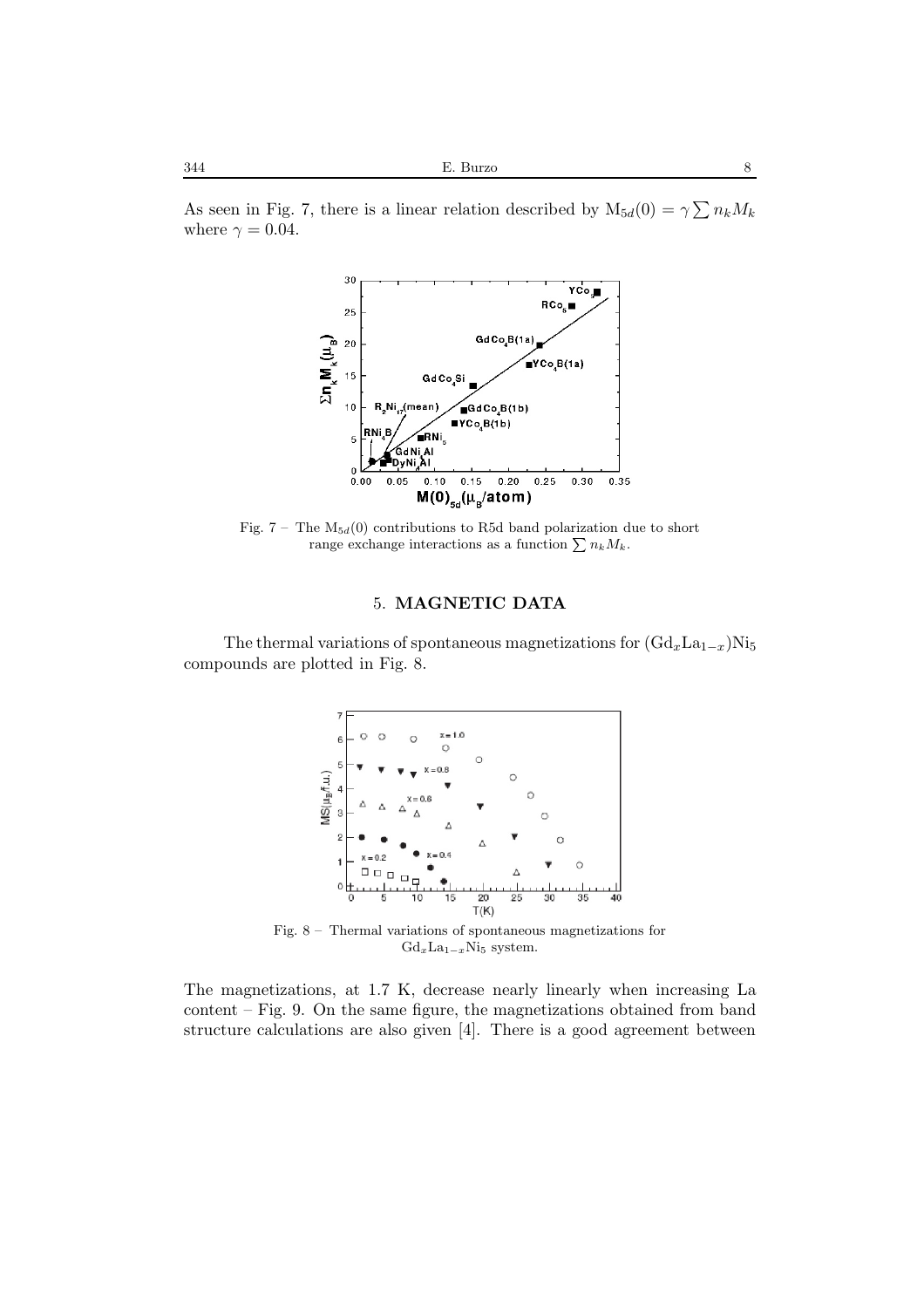experimentally determined and computed values per formula unit. The differences are smaller than  $0.3\mu$ <sub>*B*</sub>. The Curie temperatures decrease gradually from  $T_C = 35$  K and finally, the LaNi<sub>5</sub> is a paramagnet. Similar results were obtained for other systems. Thus, in case of  $DyNi_{5-x}Al_x$  the Curie temperatures decrease from 13 K  $(x = 0)$  to 8 K  $(x = 1)$  and 5 K  $(x = 0)$ . The Curie temperature of NdNi<sub>5</sub> is  $T_C = 9$  K and diminishes to 6 K in NdNi<sub>4</sub>Cu. These data show that the exchange interactions decrease both as result substitution to R or Ni sites by nonmagnetic elements.



Fig. 9 – Composition dependences of saturation magnetizations, at 1.7 K, in (Gd*x*La<sup>1</sup>*−<sup>x</sup>*)Ni<sup>5</sup> compounds. The data obtained from band structure calculations (◦) are also plotted.

The thermal variations of reciprocal susceptibilities for some representative compounds with magnetic rare-earths are shown in Fig. 10a, and in Fig. 10b with nonmagnetic ones, as LaNi5−*x*Cu*x*.



Fig. 10 – Thermal variations of reciprocal susceptibilities for: a) TbNi<sub>5</sub><sup> $-x$ Al<sub>x</sub></sub> and NdNi<sub>5</sub><sup> $-x$ Cu</sup><sub>x</sub> compounds with  $x = 1$  and 2;</sup> b) LaNi<sup>5</sup>*−<sup>x</sup>*Cu*<sup>x</sup>* systems.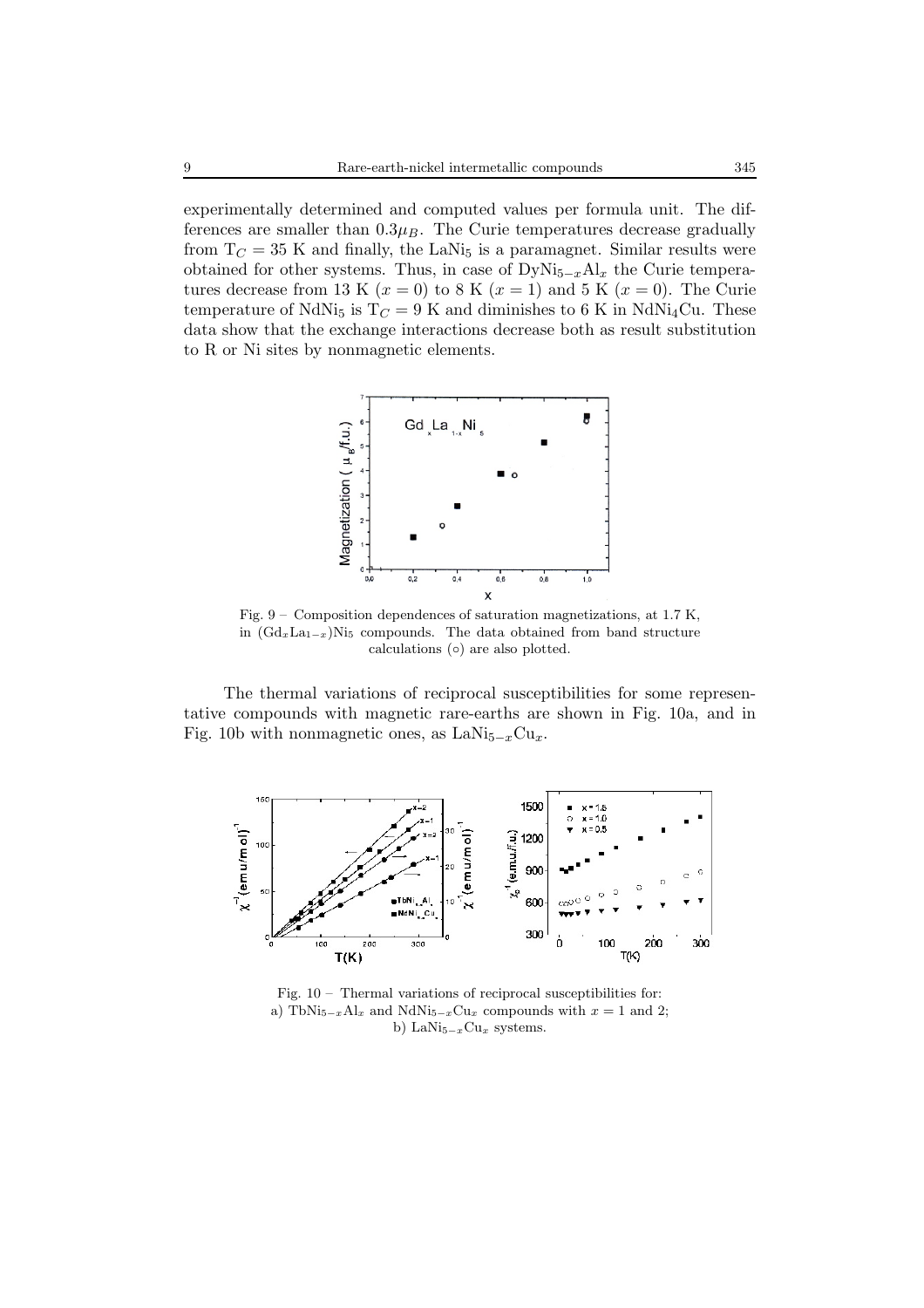In all cases, at high temperatures, Curie-Weiss type behavior was evidenced. The effective nickel moments determined from Curie constants are plotted in Fig. 11. The effective nickel moments in doped aluminum systems decrease more rapidly than in case of copper ones, suggesting a strong hybridization of Ni3d and Al3p bands, as evidenced already by band structure calculations.



Fig. 11 – Composition dependences of the effective nickel moments.

In LaNi<sub>5</sub> or YNi<sub>5</sub>-based compounds, the magnetic susceptibilities increase up to a characteristic temperature, T*max*. The T*max* values are shifted to lower temperatures when increasing copper or aluminum content. Above a characteristic temperature,  $T^*$ , the reciprocal susceptibilities follow a Curie-Weiss type dependence. The effective nickel moments follow the same trend, as function of composition, as in case of magnetic rare-earth compounds. In the range  $T \leq 10$  K, the magnetic susceptibilities of LaNi<sub>5−*x*</sub>M<sub>*x*</sub> (M=Al,Cu) follow a dependence described by the relation

$$
\chi = \chi_0 (1 + aT^2). \tag{3}
$$

The coefficient a was computed, by using band structure calculations. Considering the paramagnon model [24] we have

$$
a = \frac{\pi^2}{6} \left[ \left( 2 \frac{\eta''(E_F)}{\eta(E_F)} \right) - 12 \left( \frac{\eta'(E_F)}{\eta(E_F)} \right)^2 \right] s^2.
$$
 (4)

We denoted by s, the Stoner enhancement factor and  $\eta(E_F)$ ,  $\eta'(E_F)$  and  $\eta''(E_F)$  are the density of states at the Fermi level and their first and second derivatives, respectively. The computed a values, according to relation (4), agree reasonably with those experimentally determined. The Curie temperatures of RNi4B vary linearly with De Gennes factor. The effective nickel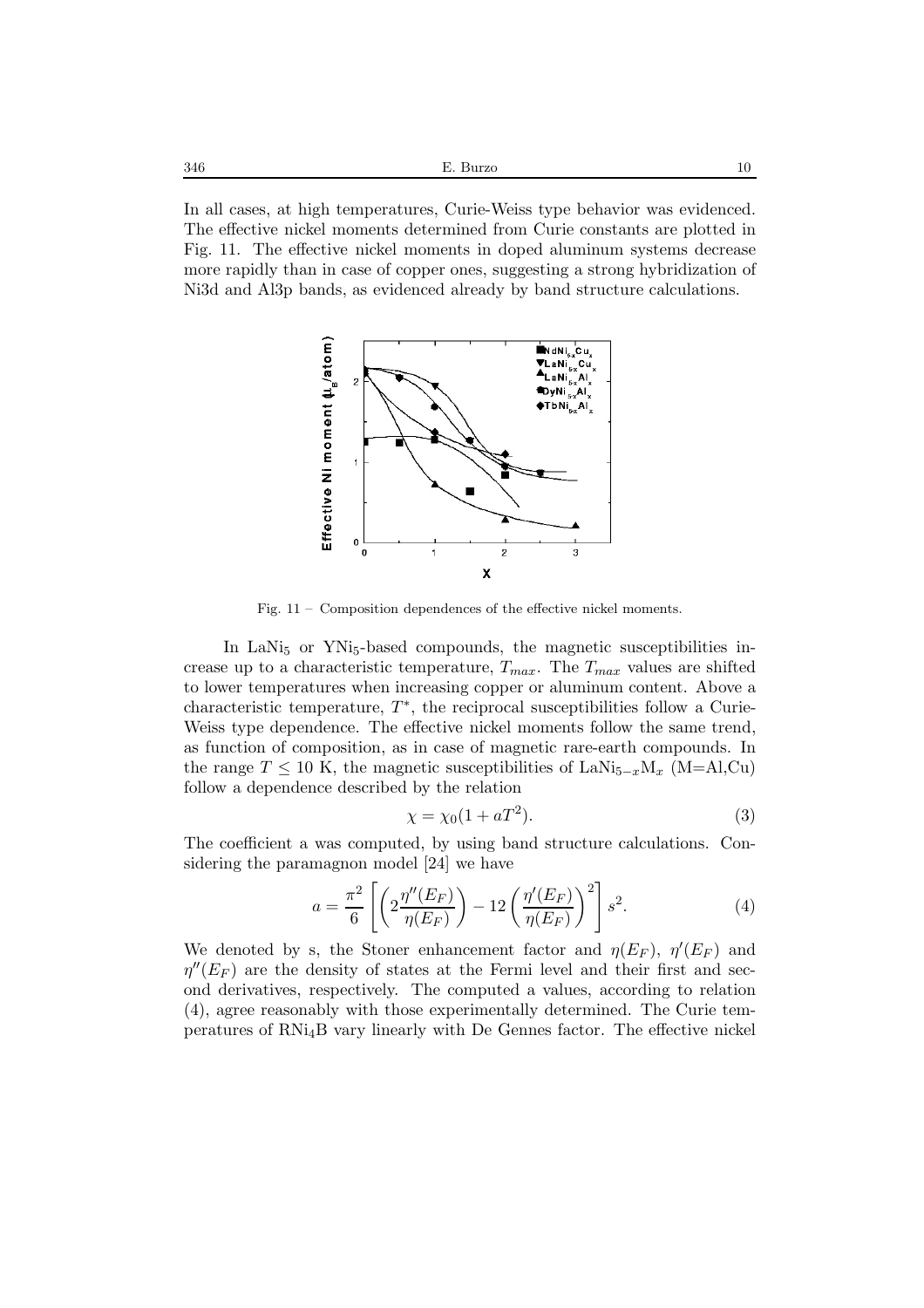moments are nearly constants and around  $1.8\mu$ <sub>*B*</sub>/atom, close to those determined in RNi<sub>5</sub> based compounds.

#### 6. **CONCLUSIONS**

The results of magnetic measurements and band structure calculations suggest that the exchange interactions in R-Ni based compounds, where R is a magnetic rare-earth, can be described by the Campbell model [25]. The magnetic coupling between rare-earths and transition metals takes place through 4f-5d-3d exchange interactions. The R4f electrons polarize the R5d band through local exchange interactions. The induced R5d band polarizations in heavy rare-earth compounds is parallel to the 4f moments. There are also short range exchange interactions of 5d-3d or 5d-5d types which induce additional 5d band polarizations. The band structure calculations show that Ni moments, at 0 K, decrease very fast in RNi<sub>5−*x*</sub>M<sub>*x*</sub> (M=Al,Cu) systems in the composition range  $0 \leq x \leq 1$  and are near nil for higher Al or Cu substitution. In  $Gd_x L a_{1-x} N i_5$  the Ni moments at 2c site decrease from  $0.2 \mu_B(x=0)$ to  $0.08\mu_B(x=0.67)$  while the Ni moments of atoms situated in 3g sites vary from  $0.255\mu_B(x=0)$  to  $0.12\mu_B(x=0.67)$ . There is a linear correlation between Ni moments at 2c and 3g sites and exchange splitting of their 3d bands – Fig. 12. There seems to be a critical value of the exchange splitting for which Ni moment will appear, of the order of  $2.5 \cdot 10^{-2}$  eV. This corresponds to an exchange field of  $\simeq 0.4$  MOe. A value of critical exchange field of  $\simeq 0.3$  MOe has been suggested from magnetic measurements, close to the above one [4].



Fig. 12 – The correlation between Ni magnetic moments at 2c and 3g sites in RNi<sup>5</sup> and 2c and 6i sites and in GdNi4B at 2c and 6i sites and the exchange splitting of their 3d bands.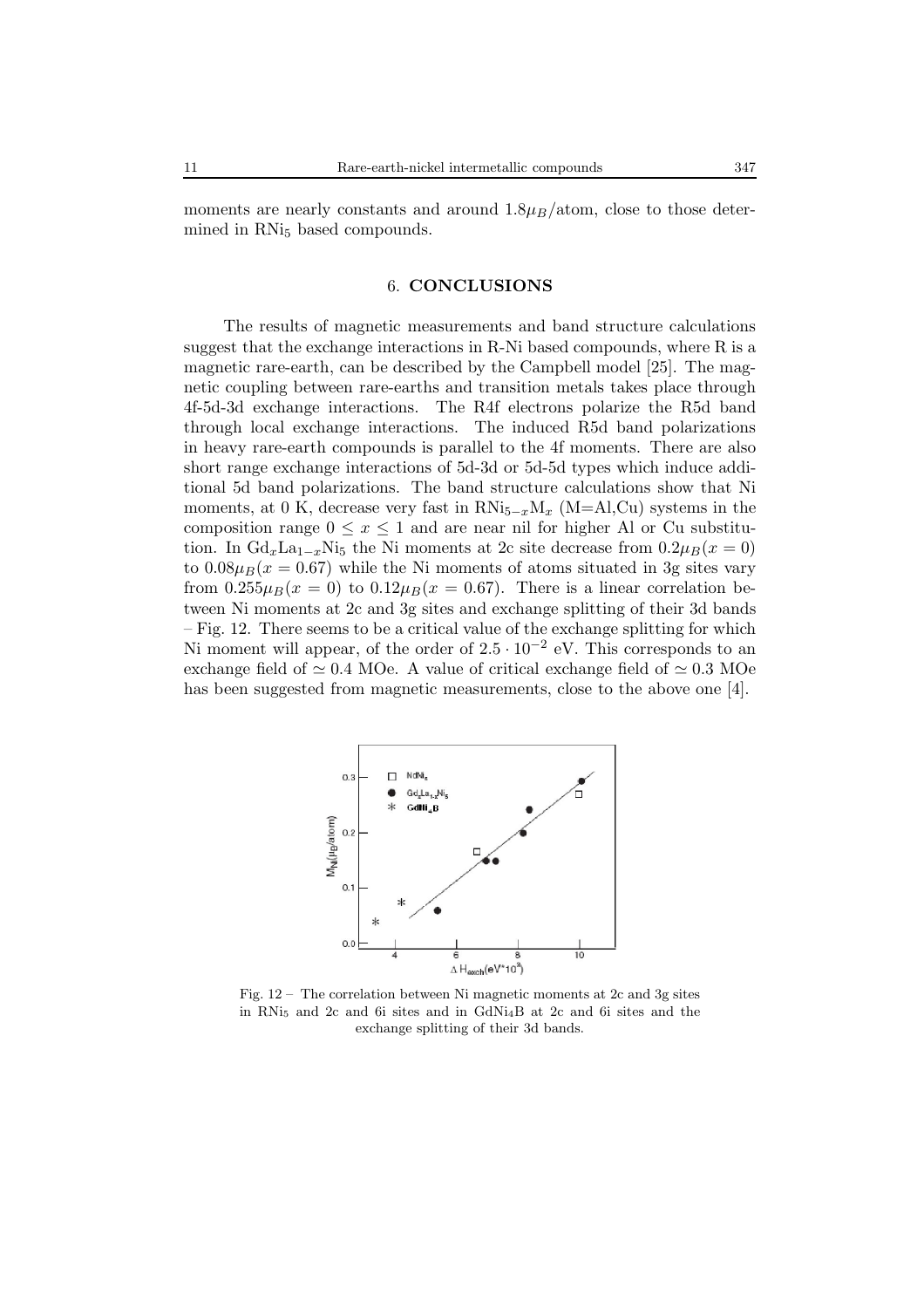The magnetic susceptibilities of LaNi $_{5-x}$ M<sub>x</sub> compounds show, at  $T \leq 10$  K, a  $T^2$  dependence. Above a characteristic temperature,  $T^*$ , a Curie-Weiss behaviour was evidenced. As already mentioned, the nickel at 0 K, has a weak moment or shows an enhanced magnetic susceptibility. In the high temperature range, the linear  $\chi^{-1}vs$ . T dependences suggest the presence of localized nickel moments. The above beahviour may be analysed in models which take into account the electron correlations effects in d-band, as spin fluctuation model [26] or dynamical mean field theory [27]. The above models reconcile the dual character of electron, which as a particle, requires a real space description and as a wave, a momentum space description. The spin fluctuation model considers the balance between the frequencies of longitudinal spin fluctuations which are determined by their lifetime and transverse fluctuations which are of thermal origin. These effects lead to the concept of temperature induced moment. For a weak ferromagnet as Ni in  $RNi_{5-r}M_r$  $(x \leq 1)$ , and RNi<sub>4</sub>B or an exchange enhanced paramagnetism as for compositions  $x \geq 2$ , or in LaNi<sub>5−*x*</sub>M<sub>*x*</sub> (M=Cu,Al) systems, the wave number depend susceptibility,  $\chi_q$ , has a large enhancement due to electron-electron interaction for small q-values. The  $\chi_q$  shows a significant temperature dependence only for q values close to zero. The average amplitude of spin fluctuations  $\langle S_{loc}^2 \rangle = 3k_B T \sum \chi_q$  increases with temperature and reaches an upper limit, at a temperature  $T^*$ . For  $T > T^*$ , a Curie-Weiss behaviour is predicted, as in systems having local moments. The moments are localized in q-space. If the spin fluctuations are saturated, feature which characterize the systems having high exchange enhancement factors ( $s \approx 8 - 10$ ), the effective moments are given by the electronic configuration of 3d ion. The effective nickel moments in RNi<sub>5</sub> ( $\simeq 2.15 \mu_B$ ) or in RNi<sub>4</sub>B ( $\simeq 1.80 \mu_B$ ) are somewhat lower than the value expected for  $Ni^{2+}$  ion  $(2.82\mu_B)$ . This decrease may be attributed to the diminution of electron correlations due hybridization and/or magnetic dilution effects.

The magnetic behaviour of nickel in  $RNi<sub>5</sub>$ -based systems or  $RNi<sub>4</sub>B$  ones may be analysed also in the dynamical mean field theory DMFT [27] combined with the standard LDA band calculations  $(LDA + DMFT)$  [28]. In a strongly correlated system, leading Curie-Weiss behaviour, at high temperatures, is predicted. For an itinerant electron system, the time dependence of the correlation function results in a temperature dependence of  $\langle S_{loc}^2$ . Fluctuating moments and atomic like configurations are large at short time. The moments are reduced at larger time scales, corresponding to a more band like less correlated electronic structure near Fermi level.